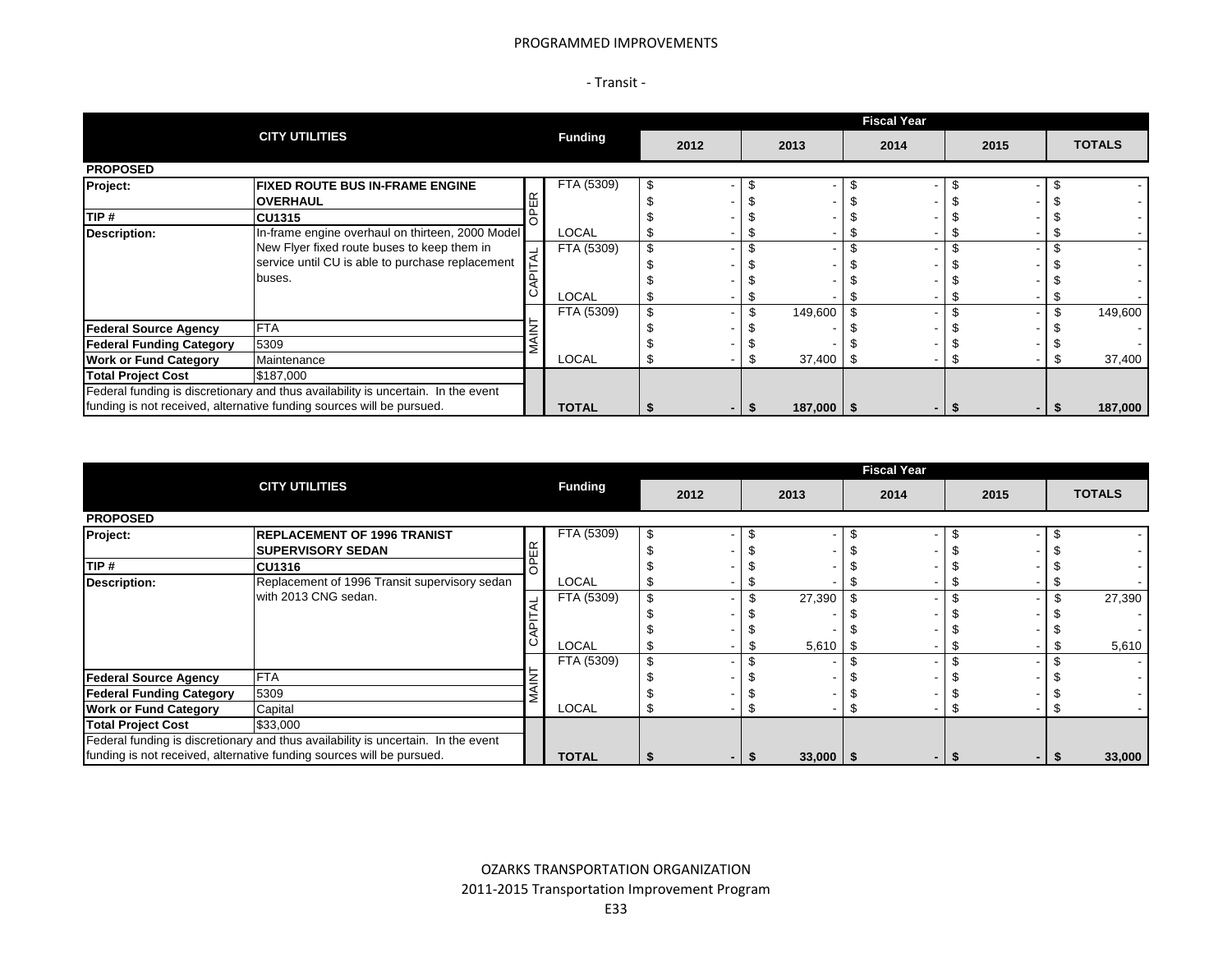#### PROGRAMMED IMPROVEMENTS

| ransit |  |
|--------|--|
|--------|--|

|                                                                                   |                                                                       |                | <b>Fiscal Year</b> |                |  |                |      |  |      |  |  |               |  |  |  |
|-----------------------------------------------------------------------------------|-----------------------------------------------------------------------|----------------|--------------------|----------------|--|----------------|------|--|------|--|--|---------------|--|--|--|
|                                                                                   | <b>CITY UTILITIES</b>                                                 | <b>Funding</b> |                    | 2012           |  | 2013           | 2014 |  | 2015 |  |  | <b>TOTALS</b> |  |  |  |
| <b>PROPOSED</b>                                                                   |                                                                       |                |                    |                |  |                |      |  |      |  |  |               |  |  |  |
| Project:                                                                          | <b>VOICE ANNUNCIATION SYSTEM FOR FIXED</b>                            | FTA (5307)     | - 95               |                |  |                |      |  |      |  |  |               |  |  |  |
|                                                                                   | <b>ROUTE FLEET</b>                                                    |                |                    |                |  |                |      |  |      |  |  |               |  |  |  |
| TIP #                                                                             | <b>CU1317</b>                                                         |                |                    |                |  |                |      |  |      |  |  |               |  |  |  |
| <b>Description:</b>                                                               | Voice annunciation system for the fixed route bus                     | <b>LOCAL</b>   |                    |                |  |                |      |  |      |  |  |               |  |  |  |
|                                                                                   | fleet. This project is a GPS automated bus                            | FTA (5307)     |                    |                |  | 374,000        |      |  |      |  |  | 374,000       |  |  |  |
|                                                                                   | announcement and passenger information                                |                |                    |                |  |                |      |  |      |  |  |               |  |  |  |
|                                                                                   | system to satisfy all ADA requirements for                            |                |                    |                |  |                |      |  |      |  |  |               |  |  |  |
|                                                                                   | announcement of bus stops.                                            | LOCAL          |                    |                |  | 93,500         |      |  |      |  |  | 93,500        |  |  |  |
|                                                                                   |                                                                       | FTA (5307)     |                    |                |  |                |      |  |      |  |  |               |  |  |  |
| <b>Federal Source Agency</b>                                                      | <b>FTA</b>                                                            |                |                    |                |  |                |      |  |      |  |  |               |  |  |  |
| <b>Federal Funding Category</b>                                                   | 5309                                                                  |                |                    |                |  |                |      |  |      |  |  |               |  |  |  |
| <b>Work or Fund Category</b>                                                      | Capital                                                               | LOCAL          |                    |                |  |                |      |  |      |  |  |               |  |  |  |
| <b>Total Project Cost</b>                                                         | \$467,500                                                             |                |                    |                |  |                |      |  |      |  |  |               |  |  |  |
| Federal funding is discretionary and thus availability is uncertain. In the event |                                                                       |                |                    |                |  |                |      |  |      |  |  |               |  |  |  |
|                                                                                   | funding is not received, alternative funding sources will be pursued. | <b>TOTAL</b>   |                    | $\blacksquare$ |  | $467,500$   \$ |      |  |      |  |  | 467,500       |  |  |  |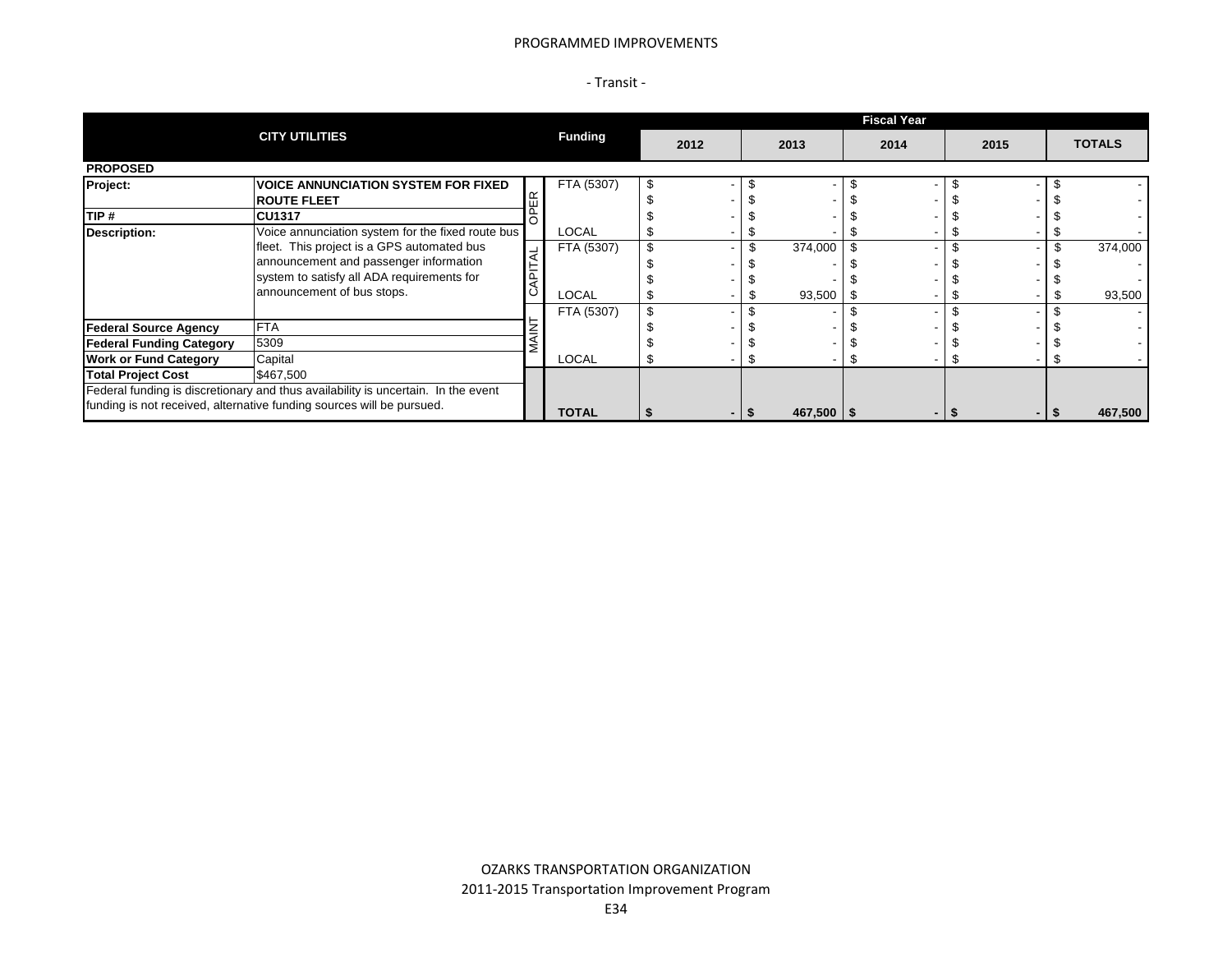## **FINANCIAL SUMMARY** - Transit -

| FY2013          |                      |                 |      |    |                            |      |              |        |      |            |      |              |
|-----------------|----------------------|-----------------|------|----|----------------------------|------|--------------|--------|------|------------|------|--------------|
| <b>PROJECT</b>  |                      |                 |      |    | FTA Federal Funding Source |      |              |        |      | Local      |      | <b>Total</b> |
|                 | 5307                 | 5309            | 5310 |    | 5316                       | 5317 | <b>MoDOT</b> |        |      |            |      |              |
| CU0909 & CU1009 |                      | \$<br>4,249,349 |      |    |                            |      |              |        | \$   | 870,349 \$ |      | 5,119,698    |
| <b>CU1300</b>   | \$<br>874,465        |                 |      |    |                            |      | S            | 36,000 | \$   | 6,645,233  | -\$  | 7,555,698    |
| CU1301          | \$<br>1,030,343      |                 |      |    |                            |      |              |        | \$   | 257,586    | -\$  | 1,287,929    |
| CU1302          | \$<br>225,897        |                 |      |    |                            |      |              |        | \$   | 56,474     | -\$  | 282,371      |
| <b>CU1303</b>   | \$<br>102,766        |                 |      |    |                            |      |              |        | \$   | 25,692     | -\$  | 128,458      |
| <b>CU1304</b>   | \$<br>94,095         |                 |      |    |                            |      |              |        | \$   | 23,523     | \$   | 117,618      |
| <b>CU1305</b>   | \$<br>22,590         |                 |      |    |                            |      |              |        | \$   | 5,647      | -\$  | 28,237       |
| <b>CU1306</b>   |                      | \$<br>26,400    |      |    |                            |      |              |        | \$   | 6,600      | -\$  | 33,000       |
| CU1313          |                      |                 |      | \$ | 165,000                    |      |              |        | \$   | 1,100,000  | -\$  | 1,265,000    |
| <b>CU1315</b>   |                      | \$<br>149,600   |      |    |                            |      |              |        |      | 37,400     | -\$  | 187,000      |
| CU1316          |                      | \$<br>27,390    |      |    |                            |      |              |        |      | 5,610      | -\$  | 33,000       |
| <b>CU1317</b>   |                      | \$<br>374,000   |      |    |                            |      |              |        | \$   | 93,500     | -\$  | 467,500      |
| MS1103          |                      | \$<br>652,985   |      |    |                            |      |              |        | \$   | 163,246    | -\$  | 816,231      |
| MS1104          |                      | \$<br>178,954   |      |    |                            |      |              |        | \$   | 44,738     | -\$  | 223,692      |
| MS1310          |                      | \$<br>149,015   |      |    |                            |      |              |        | \$   | 37,254     | \$   | 186,269      |
| OA1301          |                      | \$<br>35,000    |      |    |                            |      |              |        | \$   | 9,000      | -\$  | 44,000       |
| OA1302          |                      | \$<br>27,000    |      |    |                            |      |              |        | \$   | 7,000      | -\$  | 34,000       |
| <b>TOTAL</b>    | \$<br>$2,350,156$ \$ | $5,869,693$ \$  |      | \$ | $165,000$ \$               | ۰.   | \$           | 36,000 | - \$ | 9,388,852  | - 56 | 17,809,701   |